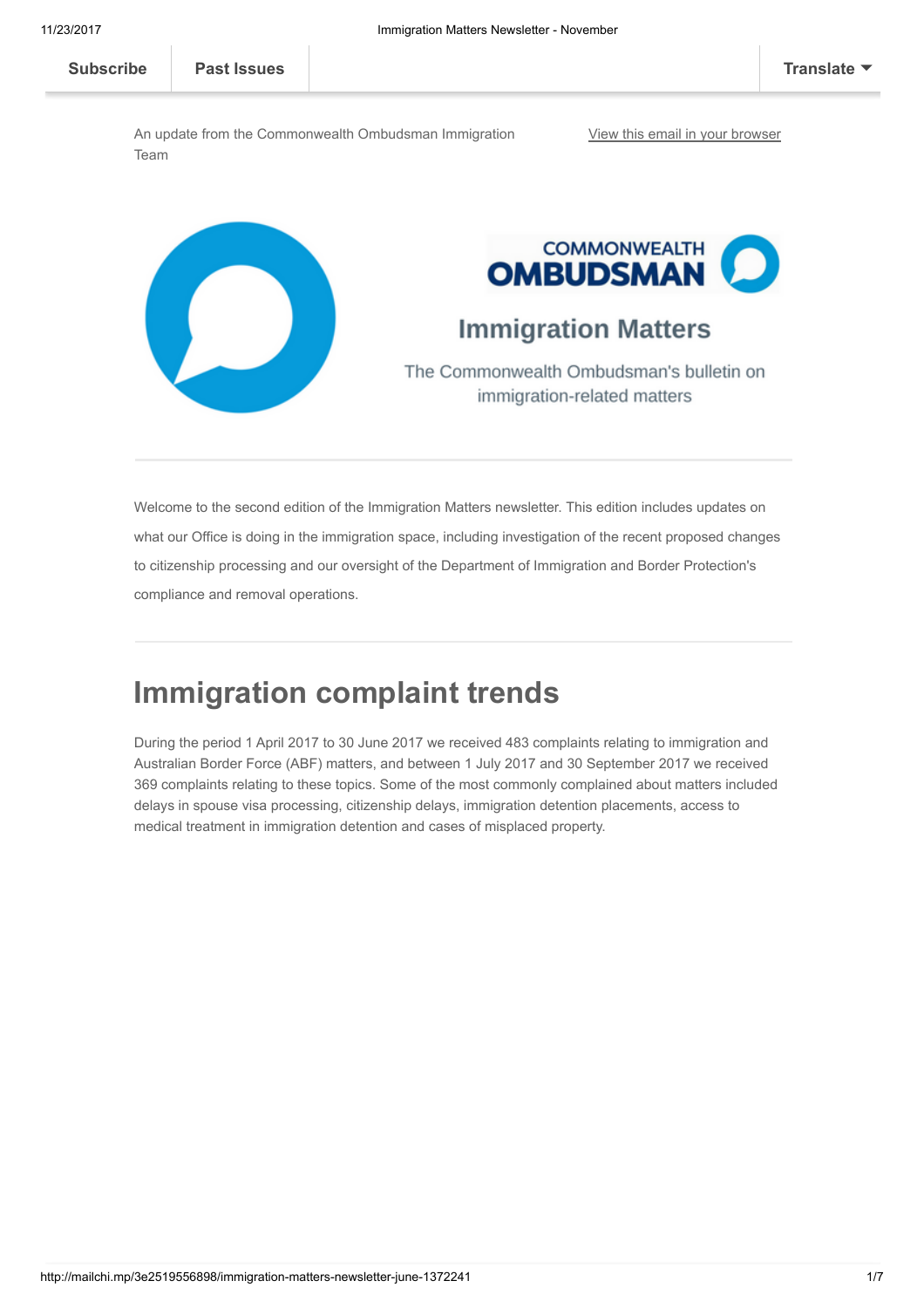

Complaints received by Office of Commonwealth Ombudsman



#### **Immigration Complaint Issues**

The most common types of complaints received by Office of the Commonwealth Ombudsman between 1 July and 30 September 2017 regarding immigration issues.

### Case studies – Use of force

The Ombudsman's Office receives a number of complaints each year about the unplanned use of force on detainees in immigration detention.

In one instance, a complainant made allegations to our Office that he had been subjected to unreasonable use of force, which injured him, and that he was subsequently placed in isolation and denied access to medical care and basic hygiene.

We investigated the complaint and after assessing CCTV footage, incident reports, the post incident review and medical records we were unable to identify any records that substantiated the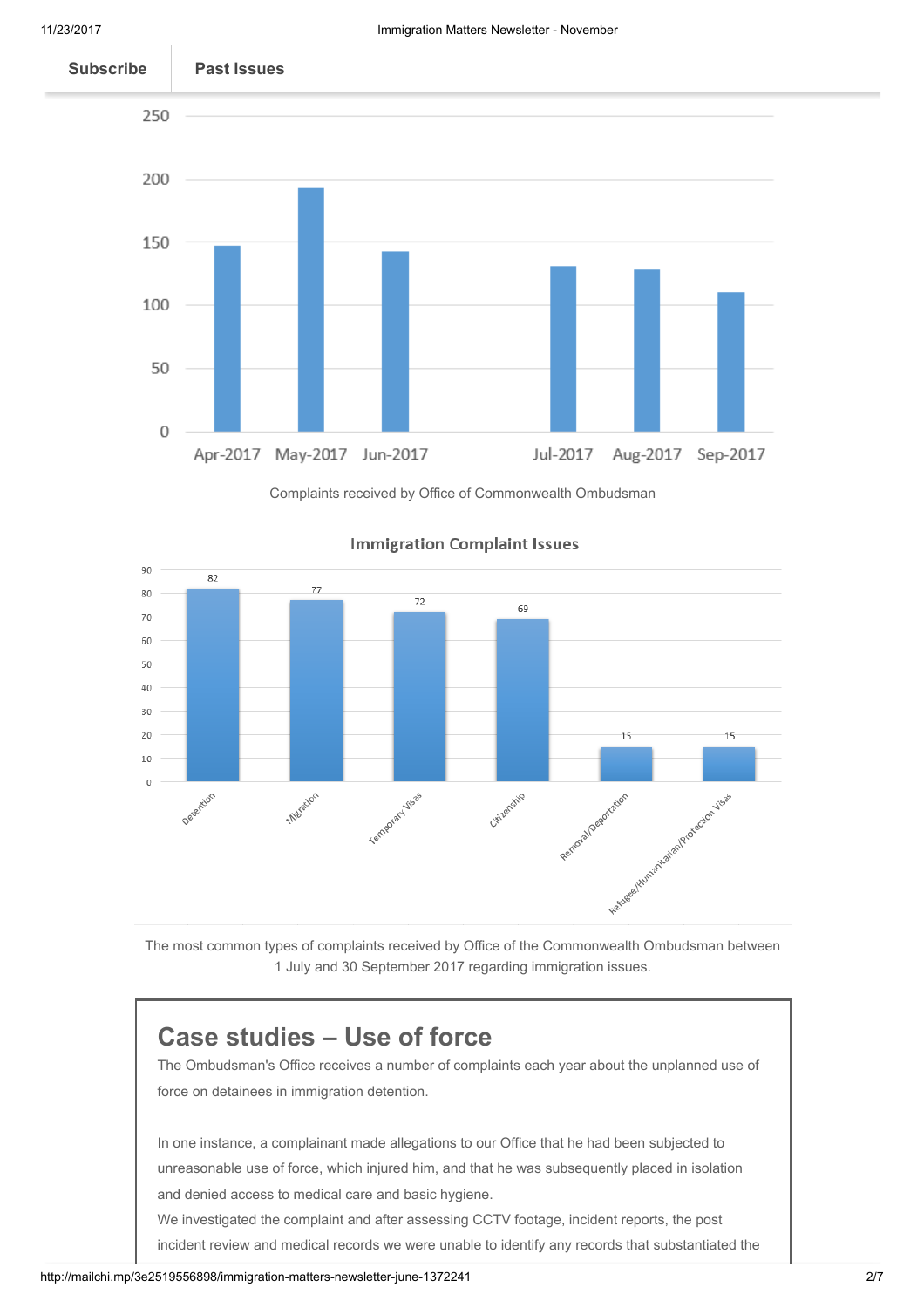In another instance, a complainant alleged that he had been assaulted by service provider staff during a room search at an immigration detention facility. After examining use of force reports, incident reports, the post incident review report, and hand held and body mounted camera footage, we were unable to conclude whether the use of force on the detainee was reasonably proportionate in the circumstances.

We recommended to the Department that they ensure service provider staff are given further training on Standard Operating Procedures including ensuring detainees are present during room searches, hand held and body mounted cameras are activated throughout the duration of a room search, and evidence handling and recording techniques are properly followed.

## Changes to Australian citizenship

there was no evidence to substantiate the complainant's claims.

On 20 April 2017, the Australian Government announced changes to Australian citizenship. A bill to enact the changes, The Australian Citizenship Legislation Amendment (Strengthening the Requirements for Australian Citizenship and Other Measures) Bill 2017 (the bill) was introduced into Parliament on 15 June 2017.

The Office has received complaints from people concerned that their application for Australian citizenship would be assessed under the new proposed requirements, subject to their passage in Parliament. Complainants were particularly concerned that the department was deliberately not processing their application until the bill had been passed.

After investigating this issue, the department advised the Office in August that it had not made any decision to hold off on the processing of applications lodged on or after 20 April 2017. The department advised that due to a backlog it was still processing Australian citizenship applications that had been lodged before 20 April 2017. On 18 October 2017, the bill was removed from the Senate's consideration.

We are aware that the department's website has been updated with information that if a person applied for citizenship before, on or after 20 April 2017, their application will be assessed according to the current requirements for citizenship.

The Office is aware that there has been delays in citizenship processing. We will monitor this issue as part of our ongoing liaison with the department.

# Visits to immigration detention facilities

Since July 2017 the Commonwelath Ombudsman's office has conducted the following detention facility inspections:

#### **Facility**

#### Visitation date

Brisbane Immigration Transit Accommodation (Brisbane QLD)

24 - 26 July 2017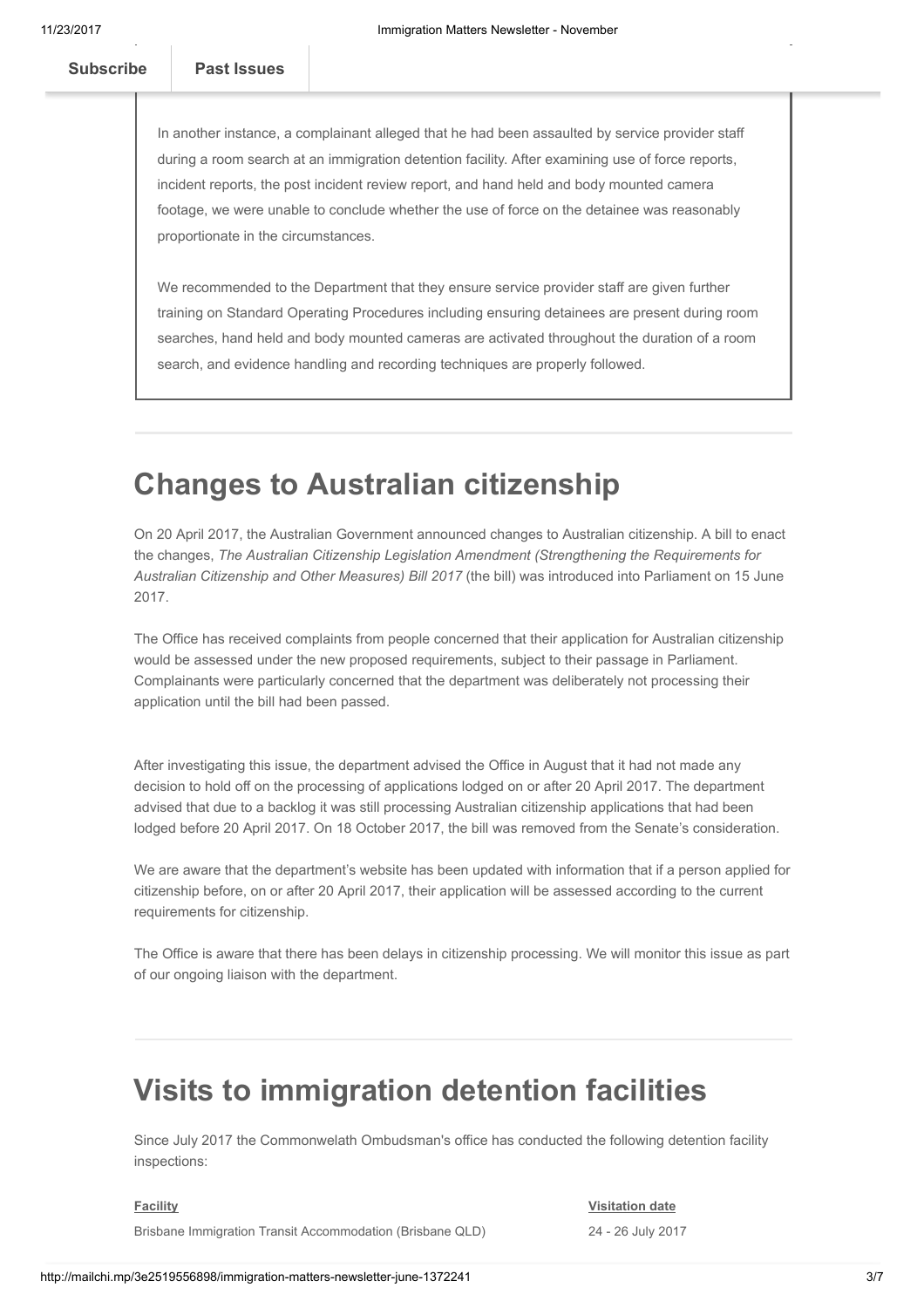| <b>Subscribe</b>                                         | Past Issues |  |  |  |
|----------------------------------------------------------|-------------|--|--|--|
| Villawood Immigration Detention Centre (Sydney NSW)      |             |  |  |  |
| Adelaide Immigration Transit Accommodation (Adelaide SA) |             |  |  |  |

4 - 8 September 2017 28 - 29 September 2017 9 - 13 October 2017

Key areas of note in this cycle of visits were:

Yongah Hill Immigration Detention Centre (Northam WA)

- The inspection cycle has allowed for an assessment of the newly introduced Serco Care Manager (SCM) system; a centralised IT system covering detainee welfare and property management. Inspections have demonstrated several efficiencies and shortfalls in the system.
- The inspection cycle has provided an opportunity to develop an enhanced understanding of detainee transfer operations, logistics and detainee placement selection. The team accompanied a charter flight from Brisbane to Christmas Island and met with ABF to discuss detainee placement selection.
- The inspection cycle has provided an opportunity to note improvements in the detention network as a result of suggestions from our recent own motion investigation into the use of mechanical restraints and behaviour management regimes.

### Two year detention review reports

After a person has been in immigration detention for a period of two years, and every six months thereafter, the Secretary of the department must give the Ombudsman a report about the circumstances of the person's detention. The Ombudsman, under s486O of the Migration Act is then required to give the Minister an assessment of the appropriateness of the arrangements for that person's detention.

The Ombudsman currently has over 700 cases of people, or families, in detention for two years or longer. In 2016–17, 1325 assessments relating to 2125 people were tabled in Parliament.

Key issues include:

- the length of time people spend in immigration detention and the impact this has on their mental health
- placement decisions for detainees to be closer to family support, access to specialist medical treatment, legal representation and court hearings
- people not owed protection but who are unwilling to return home and cannot be involuntarily returned
- continued detention of individuals with vulnerabilities
- people who have been returned to Australia from Regional Processing Centres (RPC) for medical treatment and who are not well enough to be sent back to an RPC and cannot have their claims for protection assessed in Australia.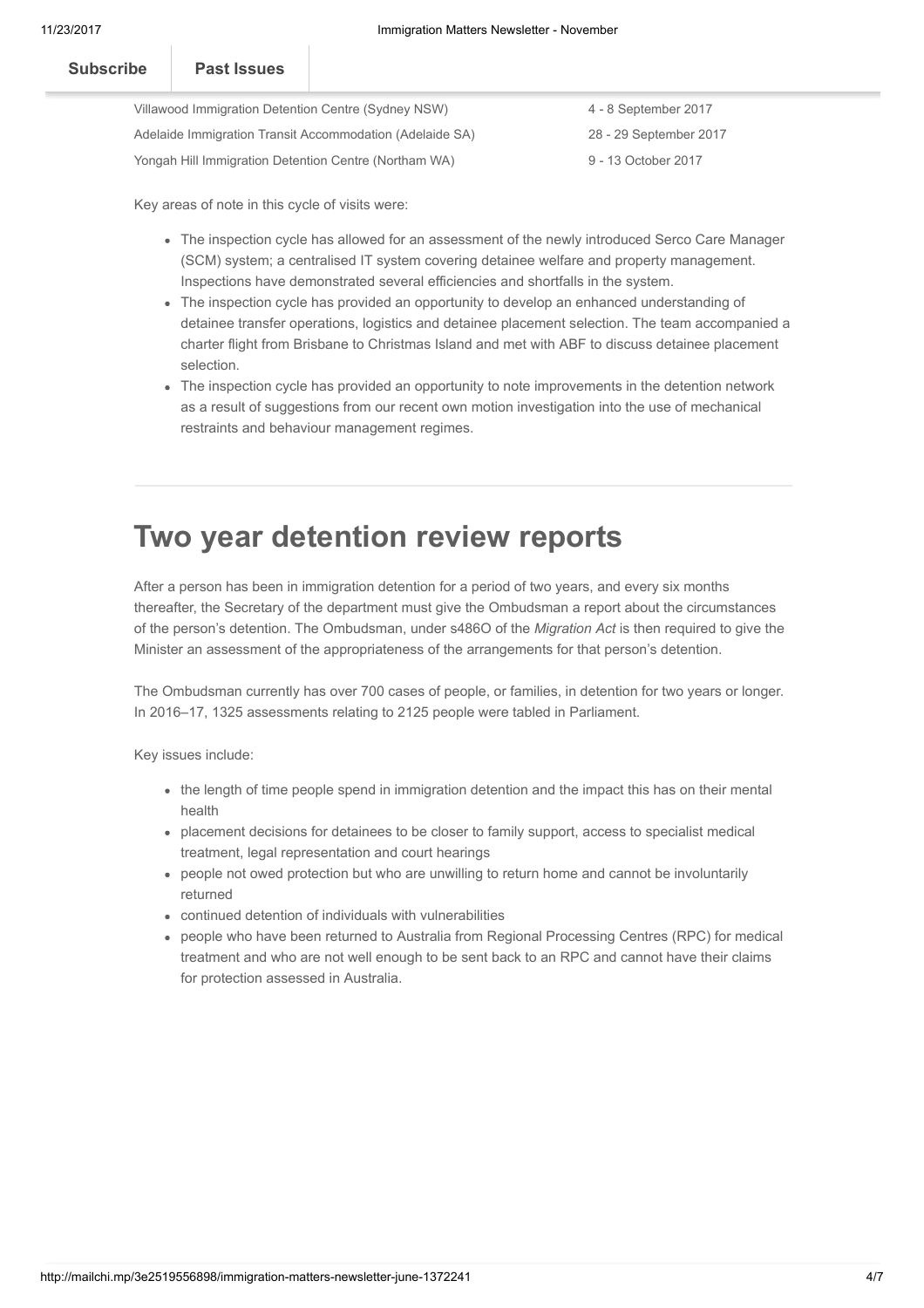

### Compliance Monitoring

Under the Migration Act 1958 the Department of Immigration and Border Protection and the Australian Border Force (ABF) officers are conferred with significant coercive powers, including the power to search premises and deprive people of their liberty by detaining them in an immigration detention facility. Since 2013, we have undertaken an ongoing own motion investigation into the Department of Immigration and Border Protection/ABF's compliance activities that locate, detain and remove unlawful non-citizens. The Ombudsman's Office oversight of the ABF's compliance operations provided a degree of assurance to the Australian public that these activities are conducted in a legal and professional manner.

The Ombudsman oversight is done by:

- conducting desktop reviews of warrants issued under sections 251 and 487 of the Migration Act 1958 and associated documentation
- observing compliance and removal operations
- reviewing the cases of persons detained and later released as lawful non-citizens.

The Ombudsman's Office also presents at training courses for ABF officers on the role of the Ombudsman and areas we have identified where practices could be improved.

We report on our compliance monitoring activities in our Annual Report.

#### Desktop reviews

Desk top audits report on a sample of section 251 warrants (a search warrant for unlawful non-citizens, persons with temporary visa with a work condition and associated travel documents) and section 487 warrants (a warrant for evidential material relating to work offences under the Migration Act 1958). Issues identified in past audits include a need, in some warrant applications, to more clearly state the evidence to support the belief that a person will be located at the residential address the warrant is for. There was also a need for more detail in the report on the execution of the warrant, in particular, the need to clearly list all participants involved in the execution of the warrant.

#### Observing compliance and removal operations

In 2017 observations of ABF operations occurred in:

- Brisbane March 2017
- Sydney April 2017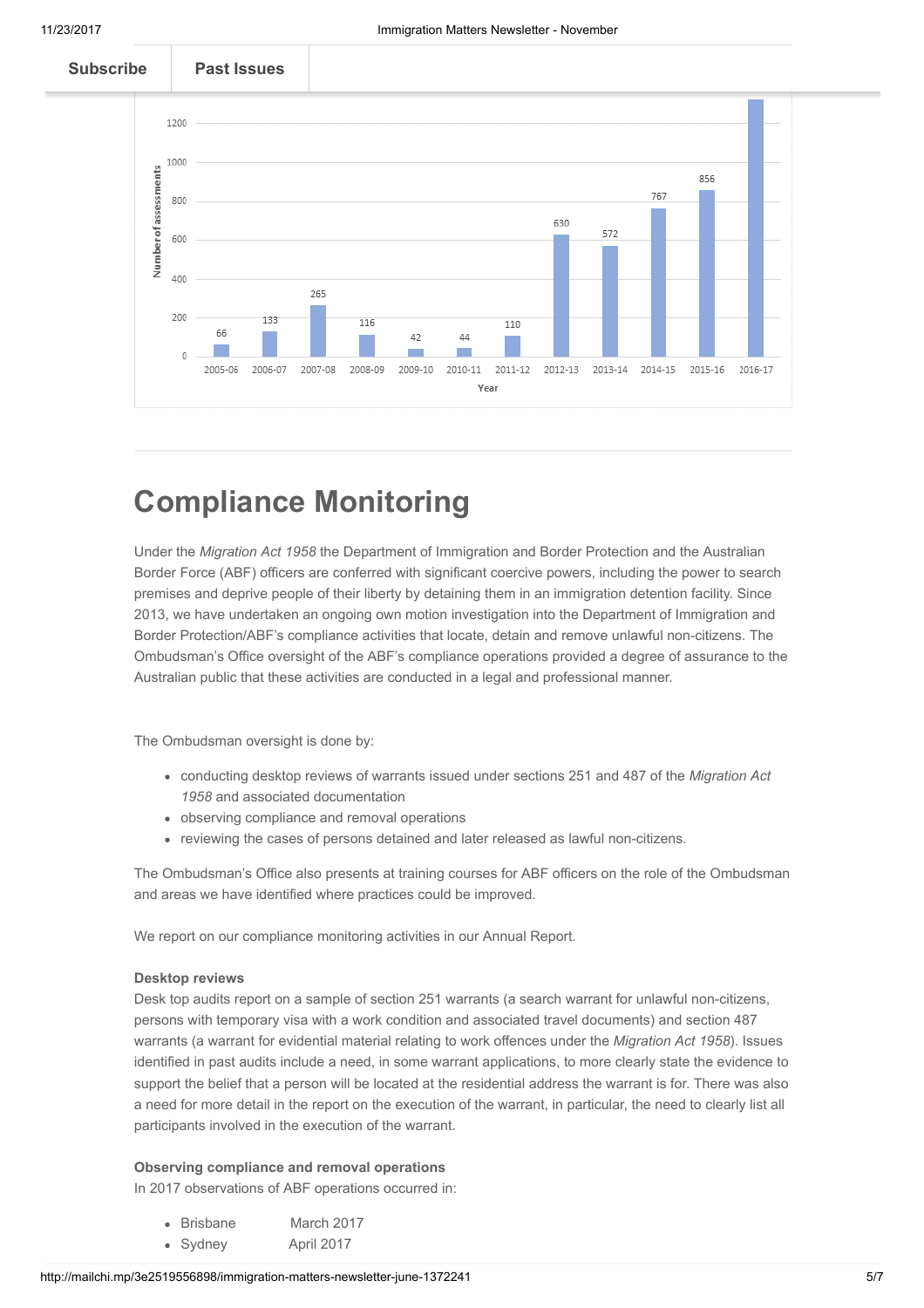| <b>Subscribe</b> | <b>Past Issues</b> |           |
|------------------|--------------------|-----------|
|                  | • Adelaide         | June 2017 |

- Darwin June 2017
- Leeton (NSW) August 2017

Key issues we have identified from observing ABF operations and activities include:

- the need for improved processes for the handling of detainee valuables
- the need for better communication with employers about the Visa Entitlement Verification Online (VEVO) system
- the role of Serco in transporting persons detained in field compliance operations.

#### Reviewing the cases of persons detained and later released as lawful non-citizens.

During 2016, 25 out of a total of 6,876 people detained by the ABF (0.36 per cent) were later released as lawful non-citizens. This compares to 22 (0.29 per cent) out of 7,653 persons detained during 2015.

The reasons why people are detained due to a belief they are unlawful non-citizens and later released when it is determined they still hold a visa, are often complex but mostly relate to the operation of case law. In previous cases, courts have determined that for a visa refusal or cancellation to be effective certain requirements need to be met, such as notifying a person of the time they have to lodge an appeal against the decision. If this requirement is not met, the person's visa remains in force until the refusal or cancellation is done in a way that meets such requirements. These rulings apply retrospectively and affect visas cancelled or refused prior to the court's decision.

Generally, we are satisfied that most detentions are not due to maladministration but instead are due to a defect in the notification of a refusal or cancellation of a visa not being identified for people with complex immigration histories who have made multiple visa applications. This is especially the case where ABF officers are required to make an on the spot decision in the field about whether or not to detain someone who is showing on the department's systems as an unlawful non-citizen. In these cases, the officer will not have access to all documents associated with the person's immigration history, nor time to check for errors in paperwork from many years ago. We noted however, in some cases, that the person being detained was the target of an ABF operation that had been planned for weeks and the ABF would have had time to conduct more thorough checks.

## 2017 figures - Revocation of visa cancellations under section 501 of the Migration Act 1958

The last edition of *Immigration Matters* featured an article on the findings of our investigation into the Department of Immigration and Border Protection's administration of s 501. Our investigation identified that a backlog in identifying persons subject to visa cancellation under this section and a delay in deciding the outcome of revocation requests was leading to former prisoners spending prolonged periods in immigration detention awaiting an outcome to the revocation process. The last edition of the newsletter reported on the data from the investigation period dating up to March 2016.

The Department of Immigration and Border Protection has since provided us with updated data about the processing of requests for revocation of visa cancellations under s 501 in 2016 and 2017. The data shows that there has been a decline in the number of people held in immigration detention while awaiting a decision on the revocation of the mandatory cancellation of their visa under s 501. The Office continues to consider issues relating to revocation decisions through our complaint handling work.